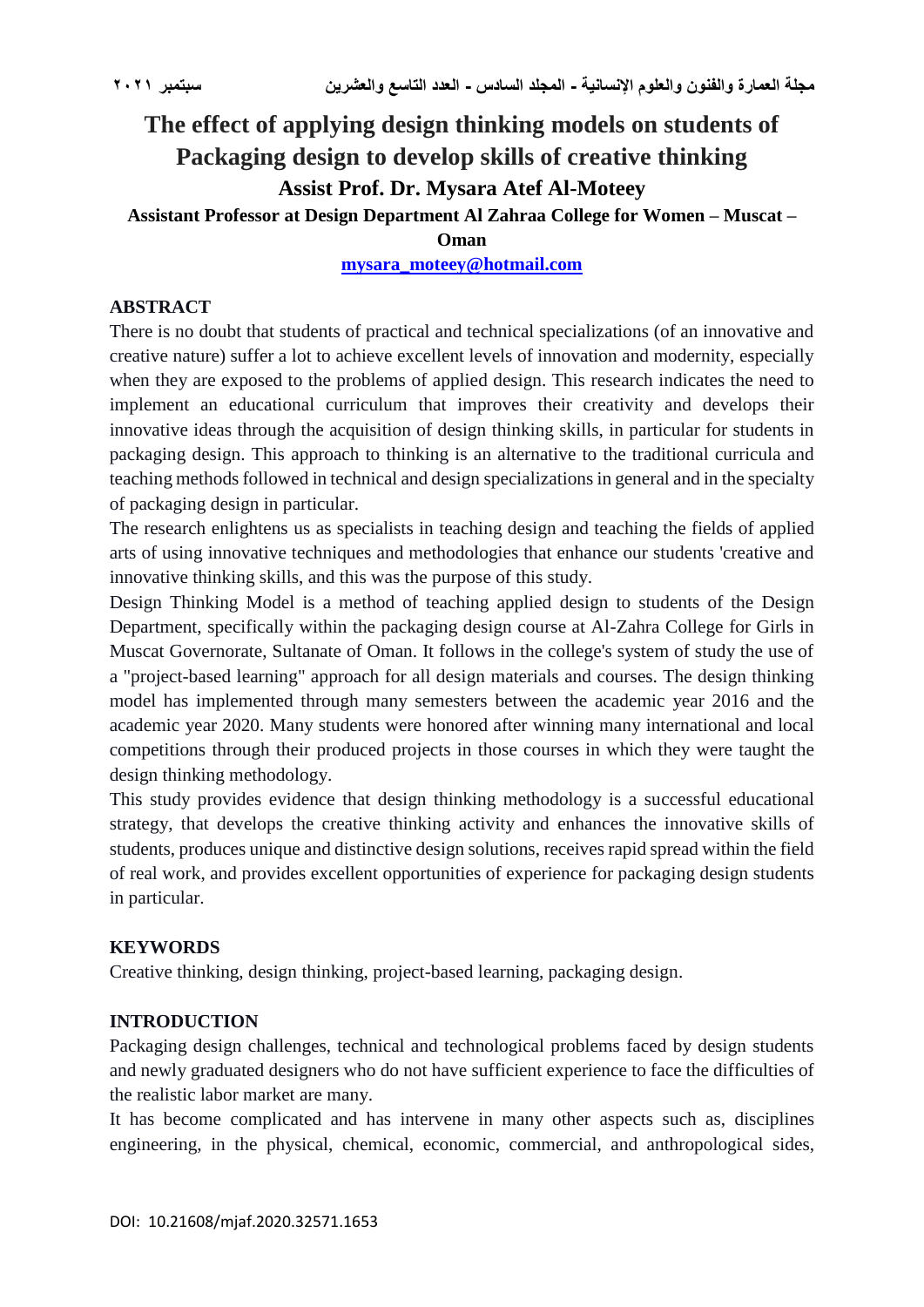teaching how to design has become more complicated and requires awareness of all Cognitive Activities (Remembering, Understanding, Applying, Analyzing, Evaluating, Innovating).

Bloom's taxonomy has defined the cognitive process of creativity as the most complex cognitive activity, which is "putting elements and molecular vocabulary together to form a new, coherent body for creating an authentic product" (Anderson, Lorin W. 2001). Over the years, bloggers have noted that packaging design students find it challenging to create and develop new concepts for packaging systems. Many students also struggle to achieve excellent levels of innovation in their design proposals. The root cause of these problems may be related to the various stages of the design process, such as the difficulty of sympathy or coexistence within the challenges and their structure and exploring root solutions to them through creative ideas to solve design problems.

From a cognitive point of view, design activities are situations and stages for solving problems faced by the designer. He must produce a solution that suits the needs of consumers and meets their requirements and achieves specific functions but is subjected to a set of different restrictions (Malhotra, et al. February 1980, Volume 12, Issue 2). Problem-solving processes have been described in design as based on an iterative dialectic between structuring problems and identifying them, and then solving those problems sequentially (Simon 1995). While defining the formulation of the problem, designers improve design goals and functions, and by doing so, they reformulate their mental representation of the problem. As for problem-solving, designers develop solutions and alternatives and test them according to different standards and limitations.

Consequently, a mixture of convergent and ramified thinking is needed to continue the iterative dialectic. Convergent thinking is a logical and analytical approach to the right solutions and outcomes (Durling, N. Cross, and J. Johnson, 1996). It seems that this type of thinking, which moves towards the limited and the known alone, does not enhance the formation of creative ideas.

There is no doubt that the criterion of creativity and innovation is the most crucial criterion for assessing design quality, and as Dieter Rams have suggested in its ten principles of good design, functional design always contains innovative thinking (Rams 2018). Despite what research innovation has shown in design processes, it has been demonstrated that certain types of information for design problem data are what tends to stimulate the creative concept (Dorst, Kees; Cross, Nigel September 2001).

There are also innovative ideas within the stages and steps of design work that distinguish it by originality. The use of continuous and iterative improvement tools used in design thinking models can all reveal the hidden obstacles to designing and also explain opportunities for improvement and help designers move beyond bright ideas into more sophisticated and in-depth thoughts.

Many of the current academic programs related to practical fields, whether technical or engineering, especially design, aspire to use educational curricula as opposed to traditional education curricula to prepare students to become distinguished regarding the development of innovation and creativity skills based on the human axis in thinking.

This research explores how to enhance and develop the activity of creative thinking with skills that can be acquired and developed.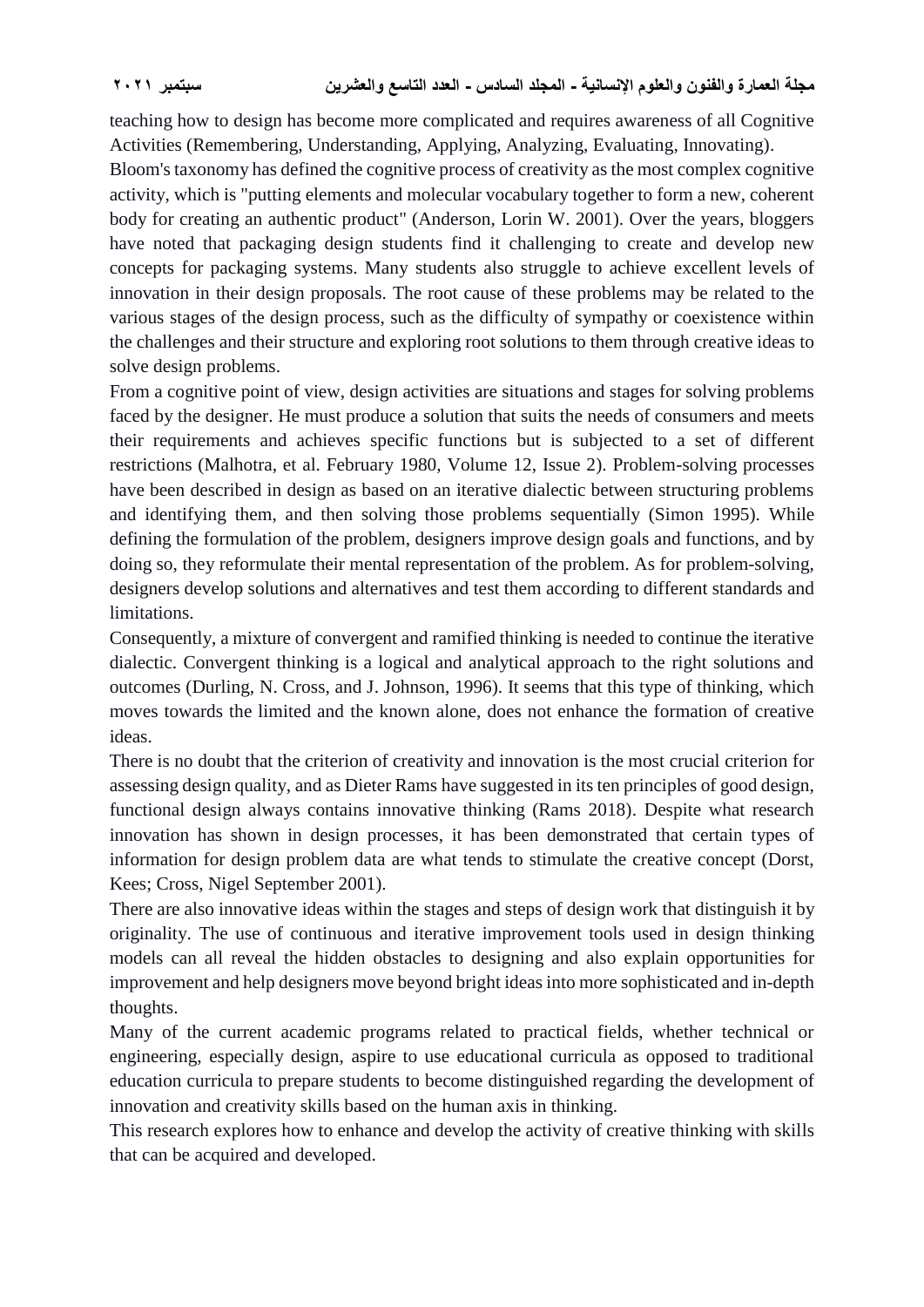The hypothesis inherent in this study is that student creativity and innovation in academic design programs (general and packaging design decisions, in particular) are improved through the design thinking concept based on projects. Thinking Project Based Learning (DTPBL) as a successful model for learning.

The DTPBL model was applied for the students of Al-Zahra College for Girls in the Sultanate of Oman in packaging design curriculum.

Using this method reaches efficient, and authentic design solutions with quality that are also characterized by mutual interaction, teamwork, and simulation which are direct with the job market. Female students' projects have won many international and local awards and competitions, and many governmental and private institutions and companies have adopted all their design projects.

Packages were manufactured and printed, and the products wrapped in were put for sale in markets and supermarkets and retail and wholesale stores.

# **THE RESEARCH PROBLEM**

From the above, the research problem can formulate as follows:

• How do you develop creative thinking skills for packaging design students by acquiring design thinking skills as a method of thinking that raises their design capabilities and professional competence?

# **THE RESEARCH QUESTIONS**

1. What is thinking? How do we think?

2. What are the types of thinking? What is creative thinking? What is its relationship to design thinking?

- 3. What is design thinking? What are its models and tools?
- 4. What are the design thinking skills? How do we develop them?
- 5. What are the challenges of teaching packaging design?
- 6. What are the stages of design thinking in teaching packaging design?

# **THE RESEARCH VARIABLES**

## **(Independent variable)**

Developing the capabilities of creative thinking and developing its skills by using design thinking models for packaging students.

## **(Dependent variable)**

Raise design competence and develop design thinking skills for packaging design students.

# **THE RESEARCH HYPOTHESES**

1. Using design thinking models as a critical factor in the teaching of packaging design will raise and develop creative and innovative skills for designers.

2. Using design thinking models as an educational method in teaching packaging design, we will obtain sophisticated and innovative design results with outstanding efficiency and quality.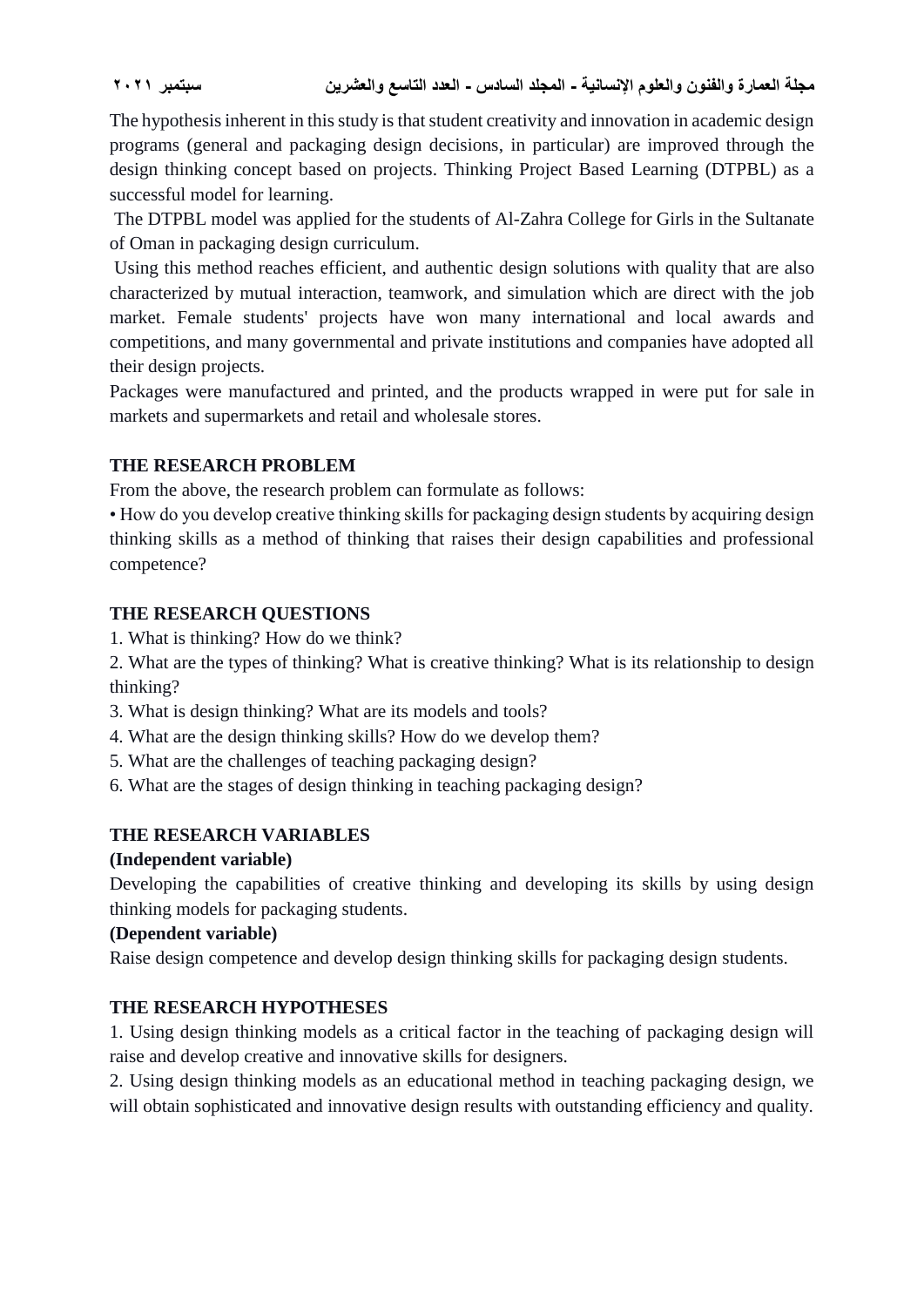# **THE RESEARCH METHODOLOGY:**

We used the experimental approach to applying design thinking models to students of the Graphic Design Department at the College of Zahra in the Sultanate of Oman in the course of packaging and performance observation and the development of stages of design thinking and hypothesis testing.

# **SAMPLES OF APPLIED RESEARCH RESULTS**



## **DISCUSSION AND CONCLUSIONS**

After completing the research with its theoretical study and performing practical experiments, the following results have been concluded:

1. Achieving the first research hypothesis, which is the use of design thinking models as an essential factor in the teaching of packaging design, which will raise and develop the creative and innovative skills of designers.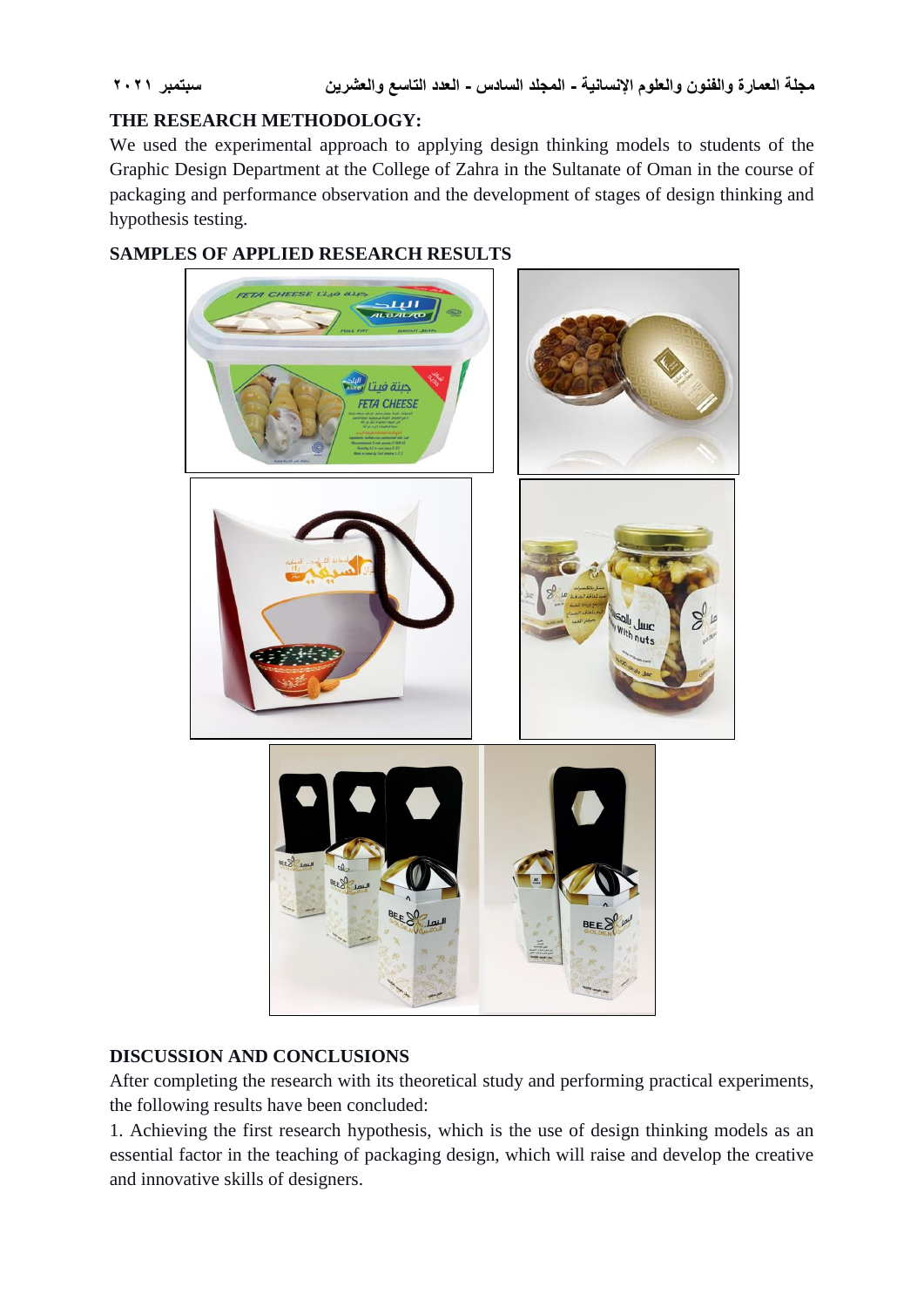2. Achieving the second research hypothesis. Using design thinking models as an educational method in teaching packaging design, we will obtain sophisticated and innovative design results with outstanding efficiency and quality.

3. Design thinking style in project-based learning curricula encourages creativity and the overall quality of design work for arts and engineering students.

4. The alternative nature of operations thinking using design thinking tools to increase the number of opportunities, innovative design solutions, and original creative ideas, and to explore a greater depth of those ideas.

5. The use of ethnographic research in the early stages, to reveal the hidden needs and problems facing the current products. Help provide an overview of the latest available product category and identify special opportunities for innovation and development.

6. The initial stage of design thinking skills in coexistence has increased the ability of the designer to anticipate reactions to users, and it's a complete expectation of their desires, their need to reach attraction, satisfaction, and total abstention).

7. The design thinking skills second stage is to identify strictly limited issues. Whenever the information is sufficient to sharpen the designer's thought, mobilizing his/her innovative capabilities, and creative feelings, he develops several ethical perceptions that can be improved, crystallized, and polished.

8. The third stage of design thinking skills in the birth of an idea or conception of a solution is an idea with brainstorming. We will use visual representation and convert mental ideas into visual meanings (from drawings or pictures), and facilitate the absorption, and development of ideas. It facilitates their assessment, judgment, and enforceability.

9. The fourth stage is building prototypes (modeling), a process to improve the ideas for the solution, and thorough planning of the concept concerning structural design, then, integrate the plan to achieve compatibility between them, all this to complete appropriate and successful quality solutions presented to the specialists with the product.

10. The final stage of design thinking skills in the test or evaluation of the model. Test where we can extract the best available result that is applicable. Some experimental samples are presented to some merchants and consumers, taking notes and making questionnaires and opinion polls, then writing final reports of the degree of satisfaction within the commercial markets.

# **11. Skills development for the packaging designer according to the steps of the form used in the experiment as follows:**

a) The first stage; coexistence, define the users' needs for design solutions according to the problem. Knowledge of all components and conditions of the problem.

b) The second stage, defining the problem; The determination of dimensions must be for actual needs, Accurately formulate the problem without elaborating on it.

c) The third stage is the creation of an idea or conception of a solution, presenting initial proposals for a solution related to the data, offering more than one alternative, and comparing it. I was making a scientific decision to choose between options. I am considering the beneficiaries to choose between the alternatives.

d) The fourth stage (modeling) a prototype and providing illustrative steps to design the prototype: Considering accuracy and fit in the design model. We are submitting a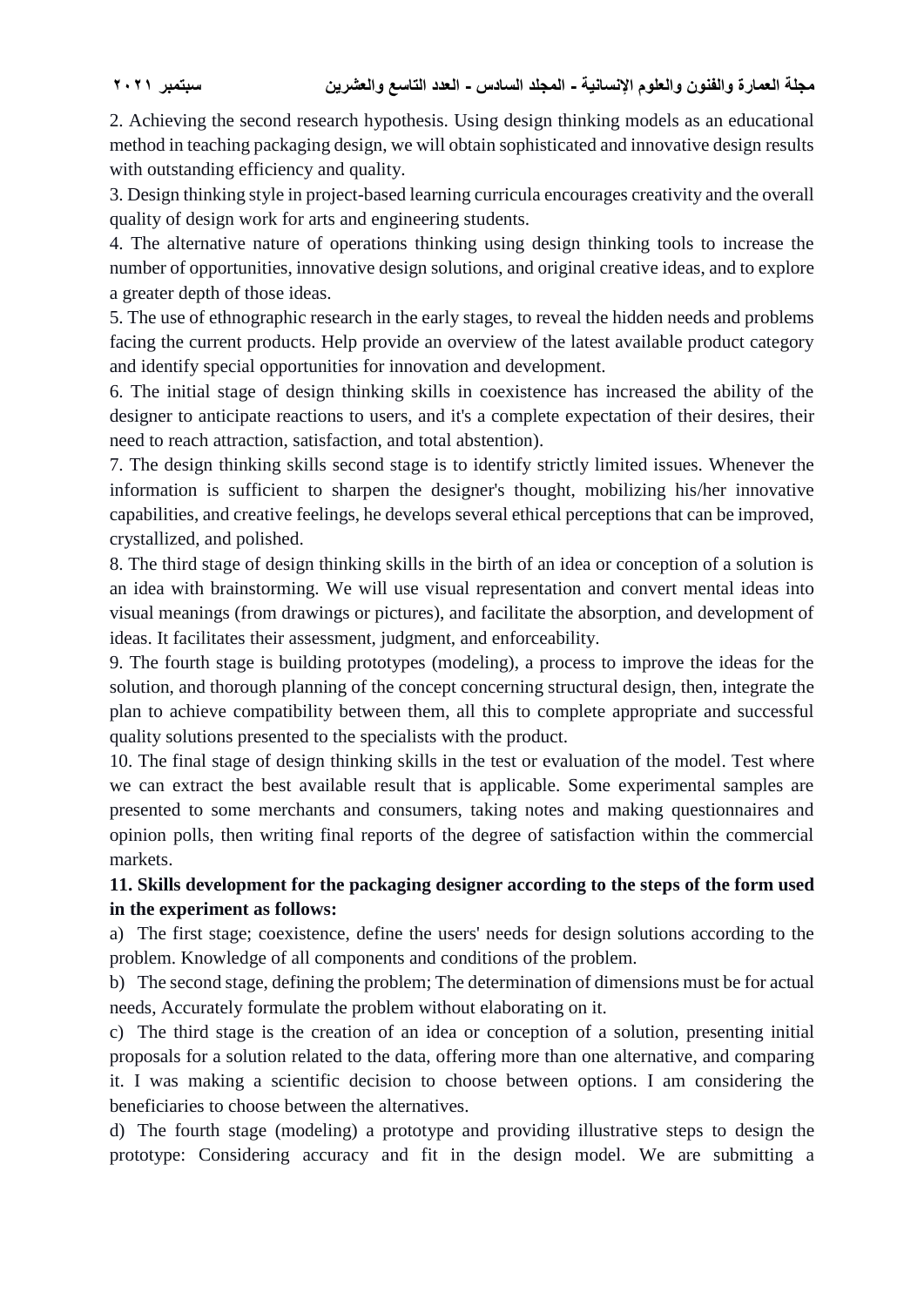# **مجلة العمارة والفنون والعلوم اإلنسانية - المجلد السادس - العدد التاسع والعشرين سبتمبر 2021**

(PROTOTYPE) form, which could be more than one according to the offered alternatives. Provide a detailed explanation of the characteristics covered by each model.

e) The fifth stage of the test: Benefit from feedback from the submitted form. Review the defect and deficiency of the structure, if any. I was correcting the model in light of the available data and developments.

# **RECOMMENDATIONS**

At the end of the research, the author recommends the following:

1. Amending the educational changes of applied academies to include the design thinking curriculum and attached it as a curriculum to be decided within the framework of its academic courses.

2. Scientific and educational institutions dealing with the study of design should incorporate the design thinking style as part of teaching methods in their curricula, especially colleges of applied arts.

3. Conducting a set of scientific and practical research in the science of design teaching origins and developing creative ideas for design students. Due to the lack of studies in this field.

4. Graduate studies and those interested in the design must address design thinking models for their development and research, and study their application methods.

5. The packaging students and their instructors should use design thinking models in teaching packaging design courses.

## **REFERENCES**

1. Anderson, Lorin W. 2001. *A Taxonomy for Learning, Teaching, and Assessing: A Revision of Bloom's Taxonomy of Educational Objectives, Abridged Edition 1st Edition.* New York City, USA: Longman.

2. Malhotra, Ashok, John C. Thomas, John M. Carroll, and Lance A. Miller. February 1980, Volume 12, Issue 2. "Cognitive processes in design." *International Journal of Man-Machine Studies* 119-140.

3. Simon, Herbert A., 1995. "Problem Forming, Problem Finding, and Problem Solving in Design." In *Design and Systems: General Applications of Methodology*, by A. Collen and W. W. Gasparski, 245– 257. New Brunswick, NJ, USA: Transaction Publishers.

4. Durling, D., N. Cross, and J. Johnson. 1996. "Personality and learning preferences of students indesign and design-related disciplines." *Proceedings of IDATER 1996.* Loughborough Leicestershire, UK: Loughborough University. 1-7.

5. Rams, Dieter. 2018. "Ten Principles for Good Design." *www.vitsoe.com.* Accessed 03 25, 2020. https://www.vitsoe.com/us/about/good-design.

6. Dorst, Kees; Cross, Nigel. September 2001. "Creativity in the design process: co-evolution of problem–solution." *Design Studies* 425-437.

7. Petty, Geoffrey. 1997. *How to Be a Better Creative Thinker.* London: Kogan Page.

8. Visser, Willemien. 2006. "The cognitive artifacts of designing." *Lawrence Erlbaum Associates* 103- 152.

9. Cross, Nigel. October 1982. "Designerly ways of knowing." *Design Studies* 221-227.

10. Brown, T. June,2008. "Design Thinking." *Harvard Business Review* 84–92.

- Hawary, Ghaiath, Kinda Memar. 2019. *Altafkeer altasmimy fi alibtekar aligtemaai*. Alriad, KSA: Al-Rajehi alinsania

11. UNDP. 2017.

"https://www.arabstates.undp.org/content/rbas/en/home/library/Sustainable\_development/design-